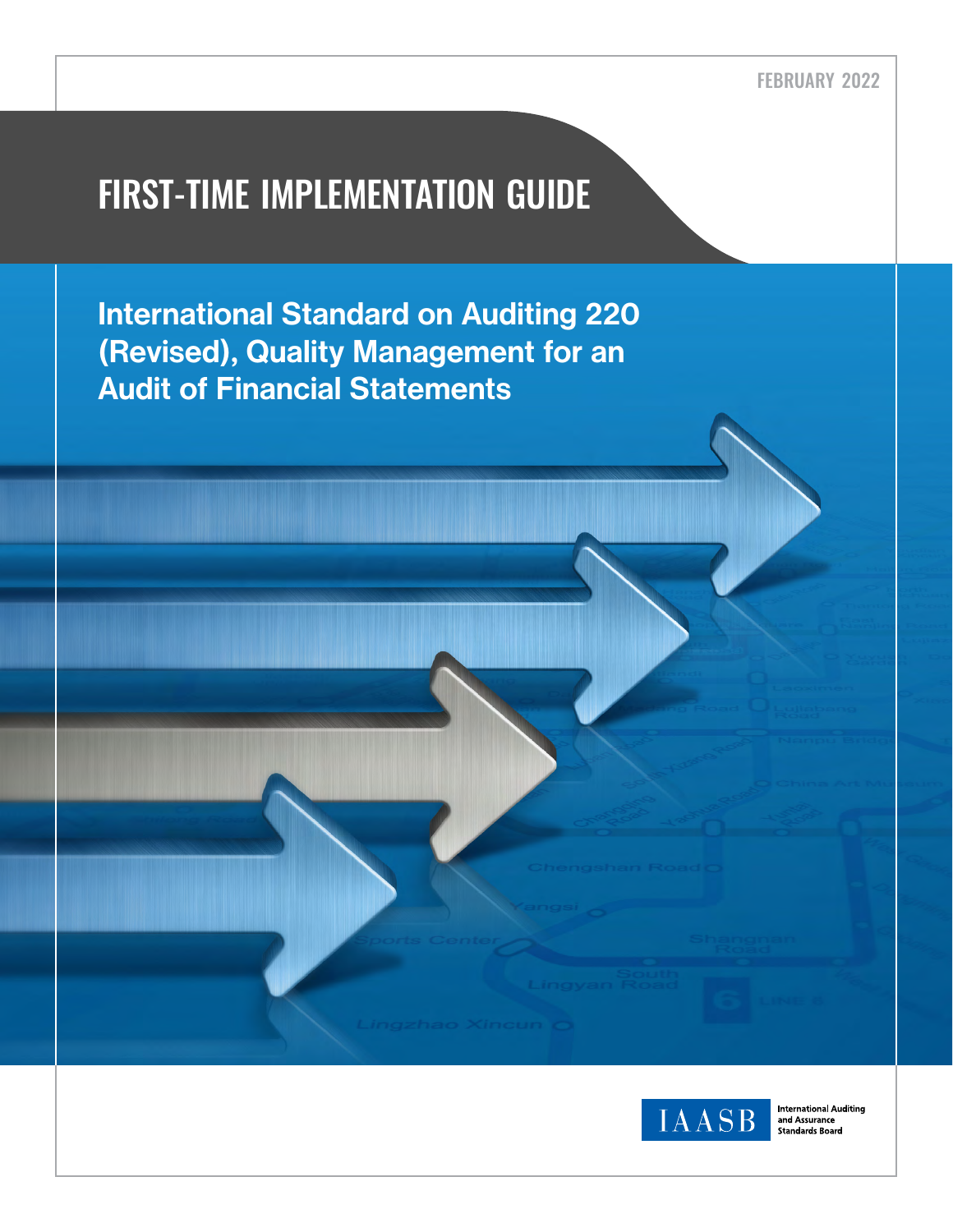# **ISA 220 (REVISED),** *QUALITY MANAGEMENT FOR AN AUDIT OF FINANCIAL STATEMENTS* **FIRST-TIME IMPLEMENTATION GUIDE**

# **CONTENTS**

**This publication has been prepared by the Staff of the International Auditing and Assurance Standards Board (IAASB). The objective of this First-Time Implementation Guide is to help understand and apply ISA 220 (Revised). It does not constitute an authoritative pronouncement of the IAASB, nor does it amend or override ISA 220 (Revised), the text of which alone is authoritative. Further, this publication is not meant to be exhaustive, and any examples are provided for illustrative purposes only. Reading this publication is not a substitute for reading ISA 220 (Revised).**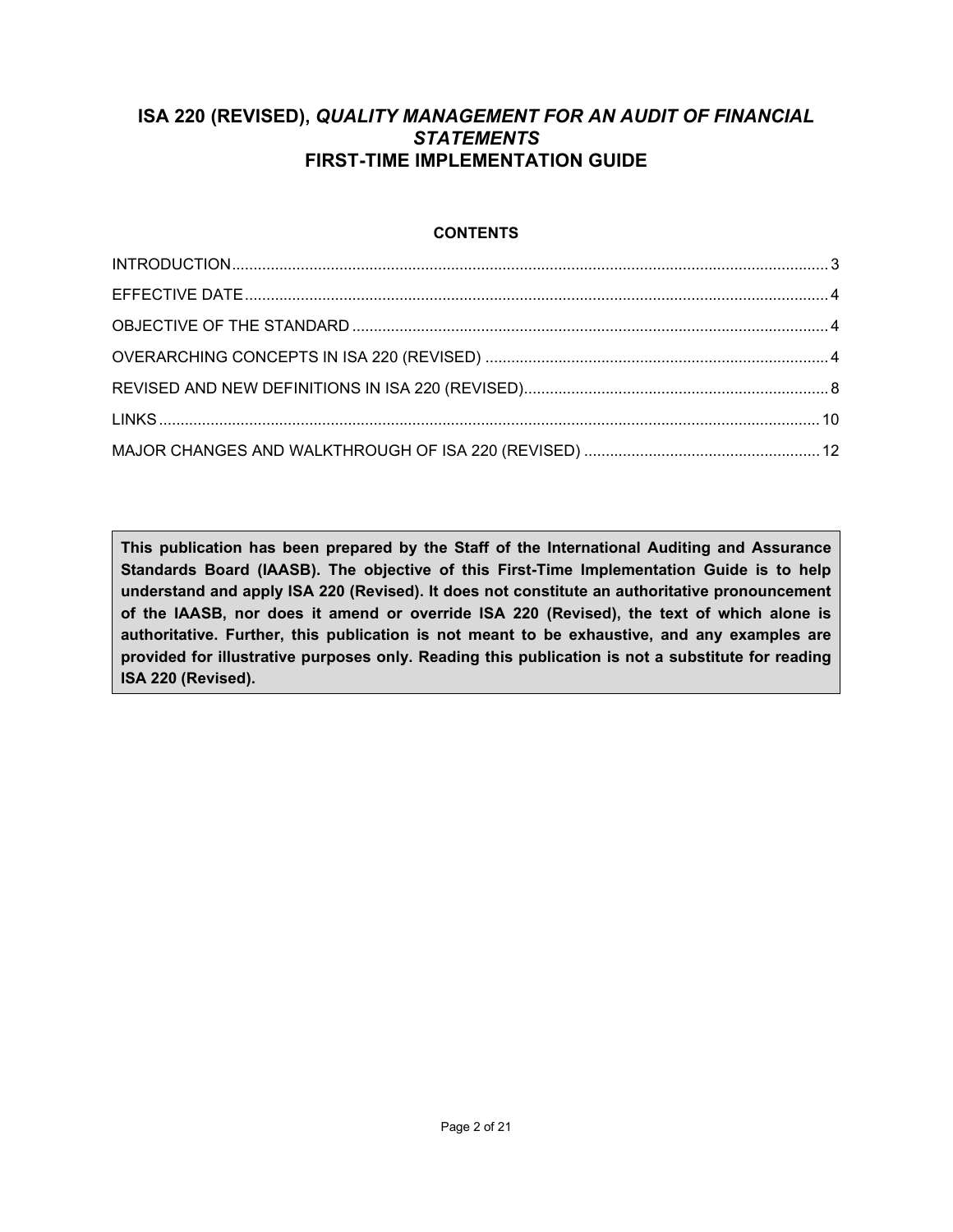### <span id="page-2-0"></span>**INTRODUCTION**

In December 2020, the IAASB released three new and revised Quality Management Standards that strengthen and modernize the audit firm's approach to quality management: International Standard on Quality Management (ISQM) 1 (Previously International Standard on Quality Control 1), *Quality Management for Firms that Perform Audits or Reviews of Financial Statements, or Other Assurance or Related Services Engagements*, ISQM 2, *Engagement Quality Reviews*, and ISA 220 (Revised), *Quality Management for an Audit of Financial Statements*.

Through the standards, the IAASB addresses an evolving and increasingly complex audit ecosystem, including growing stakeholder expectations and a need for quality management systems that are proactive and adaptable. The standards direct audit firms to improve the robustness of their monitoring and remediation, embed quality into their corporate culture and the "tone at the top," and improve the robustness of engagement quality reviews.

ISA 220 (Revised) focuses on quality management at the audit

### engagement level and requires the audit engagement partner to actively manage and take responsibility for the achievement of quality, especially through sufficient and appropriate involvement throughout the engagement and adherence to the firm's policies or procedures and the requirements of ISA 220 (Revised). The links between ISA 220 (Revised) and the other quality management standards are address further below under the heading "Links."

### **What Does ISA 220 (Revised) Address?**

ISA 220 (Revised) addresses:

- (a) The specific responsibilities of the auditor regarding quality management at the engagement level for an audit of financial statements; and
- (b) The related responsibilities of the engagement partner as many of the auditor's responsibilities for quality management are specific to the engagement partner

Currently, the requirements for quality control at the audit engagement level are in extant ISA 220. When the revised standard becomes effective for audits of financial statements for periods beginning on or after December 15, 2022, ISA 220 (Revised) will replace extant ISA 220. There are [conforming amendments](https://www.ifac.org/system/files/publications/files/IAASB-quality-management-conforming-amendments.pdf) to a number of ISAs and related material resulting from the changes made in ISA 220 (Revised).

# ПE.

 This icon is used throughout this guide to highlight references to ISA 220 (Revised).

**This block and icon are** used throughout this guide to highlight examples in ISA 220 (Revised).

 This icon is used throughout this guide to highlight changes from the current standard.

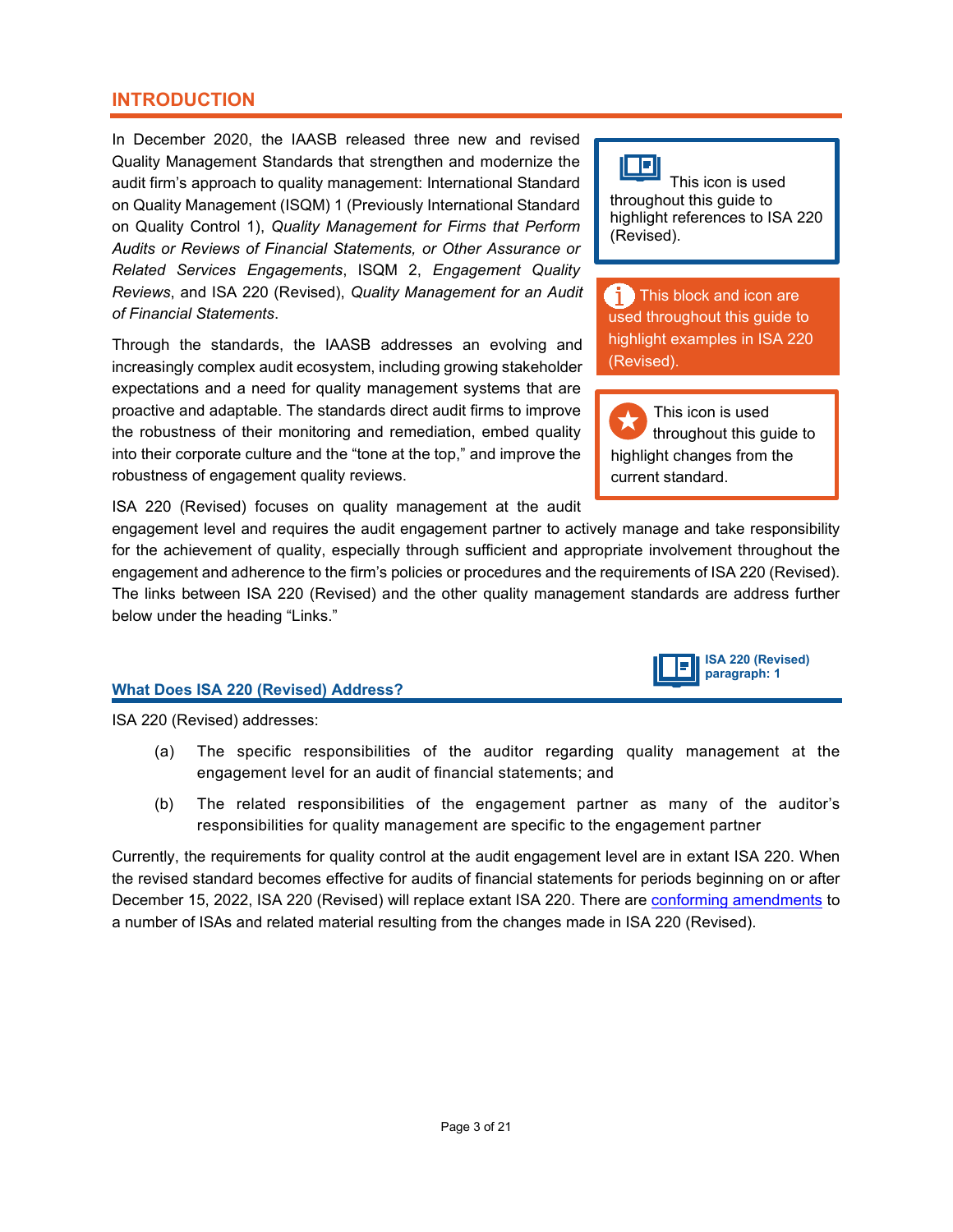# <span id="page-3-0"></span>**EFFECTIVE DATE**





ISA 220 (Revised) is effective for audits of financial statements for periods beginning on or after December 15, 2022.

# <span id="page-3-1"></span>**OBJECTIVE OF THE STANDARD**

**ISA 220 (Revised) paragraph: 11**

The objective of ISA 220 (Revised) is similar to extant ISA 220, but now emphasizes that the auditor's objective is about managing and achieving quality, rather than implementing quality control procedures.

The objective of the standard focuses on a quality outcome at the engagement level. It links the work of the auditor in ISA 220 (Revised) to the other ISAs, including those dealing with the auditor's report. The objective of the standard is primarily accomplished through fulfilling the requirements of ISA 220 (Revised).

The objective of the auditor is to manage quality at the engagement level to obtain reasonable assurance that quality has been achieved such that:

- $\alpha$  The auditor has fulfilled the auditor's responsibilities, and has conducte<u>d the audit, in accordance</u> with professional standards and applicable legal and regulatory requirements; and
- <span id="page-3-2"></span>(b) The auditor's report issued is appropriate in the circumstances.

# **OVERARCHING CONCEPTS IN ISA 220 (REVISED)**



**ISA 220 (Revised) paragraphs: 9, A22– A25**

### **Distinguishing the Role of the Engagement Partner and Other Engagement Team Members**

The requirements of ISA 220 (Revised) often are directed at the engagement partner. This is because the engagement partner is ultimately responsible, and therefore accountable, for compliance with ISA 220 (Revised). ISA 220 (Revised) contains different wording to signal how the engagement partner may involve other members of the engagement team in addressing these requirements.



When the term "the engagement partner shall take responsibility for…" is used, the engagement partner may choose to assign the design or performance on these procedures to appropriate engagement team members. When this phrase is not used in connection with "the engagement partner," then the IAASB intends that the engagement partner personally perform the requirement. For these requirements, the engagement partner may obtain information from other engagement team members or the firm.

For example, paragraph 29 of ISA 220 (Revised) requires the engagement partner to take responsibility for the direction and supervision of the members of the engagement team and the review of their work.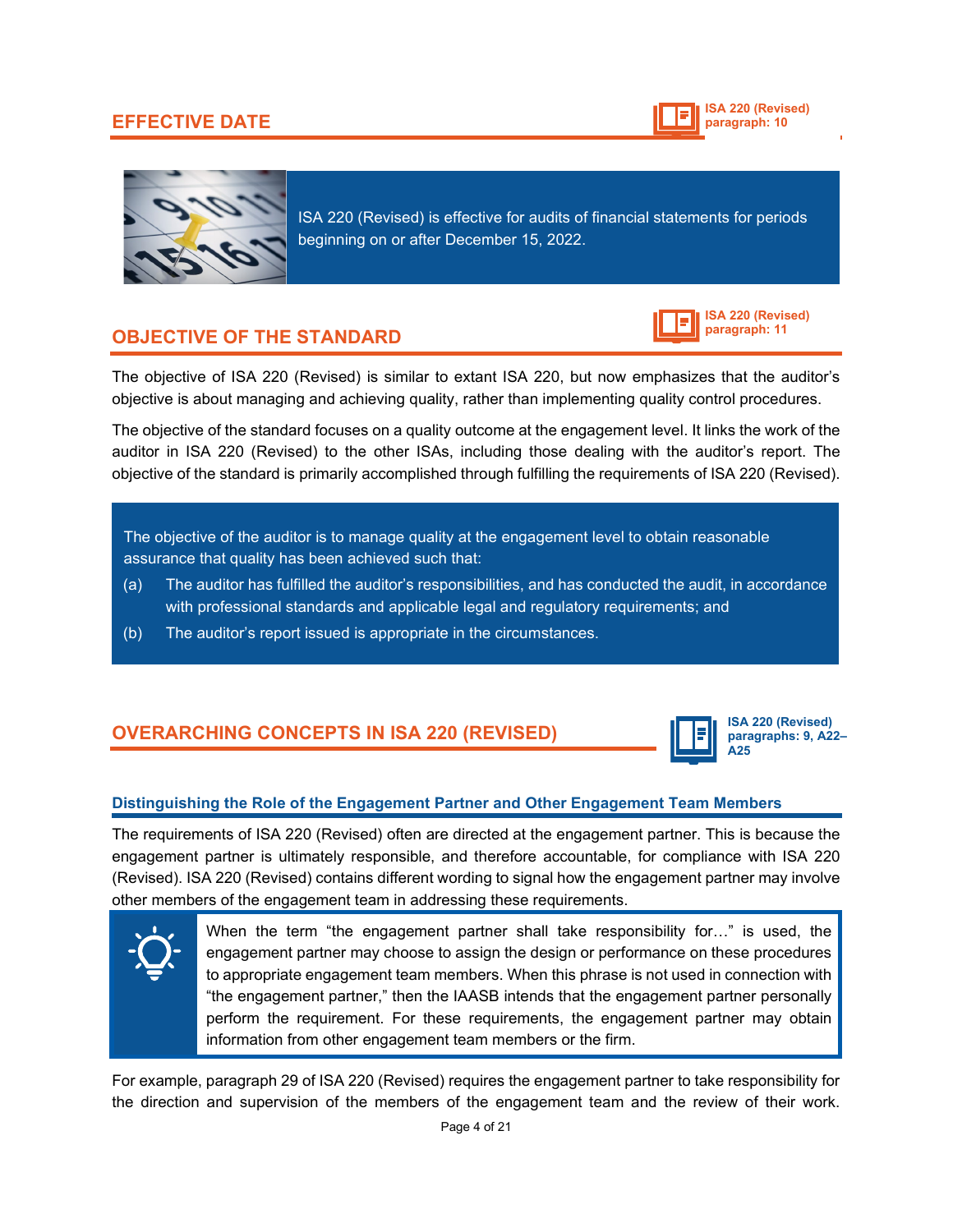Accordingly, the engagement partner may assign more experienced members of the engagement team to direct, supervise and review the work of less experienced members of the engagement team. However, paragraph 30 of ISA 220 (Revised) requires the engagement partner to determine that the nature, timing and extent of direction, supervision and review meets certain criteria. This is because of the importance of the engagement partner taking an overall view of how the direction, supervision and review has been executed and whether remedial action is needed.



### **A New Focus on Leadership Responsibilities**

One of the objectives of the project to revise ISA 220 was to clarify the role of the engagement partner ("EP" in the diagram above). In particular, the IAASB sought to clarify the required involvement of the engagement partner throughout the audit and for managing and achieving quality on the audit.

The diagram above has some examples of how the engagement partner achieves this objective:

• The engagement partner has overall responsibility for managing and achieving quality and creating the right environment for the engagement team (paragraph 13). This responsibility includes being sufficiently and appropriately involved throughout the audit. The engagement partner is also required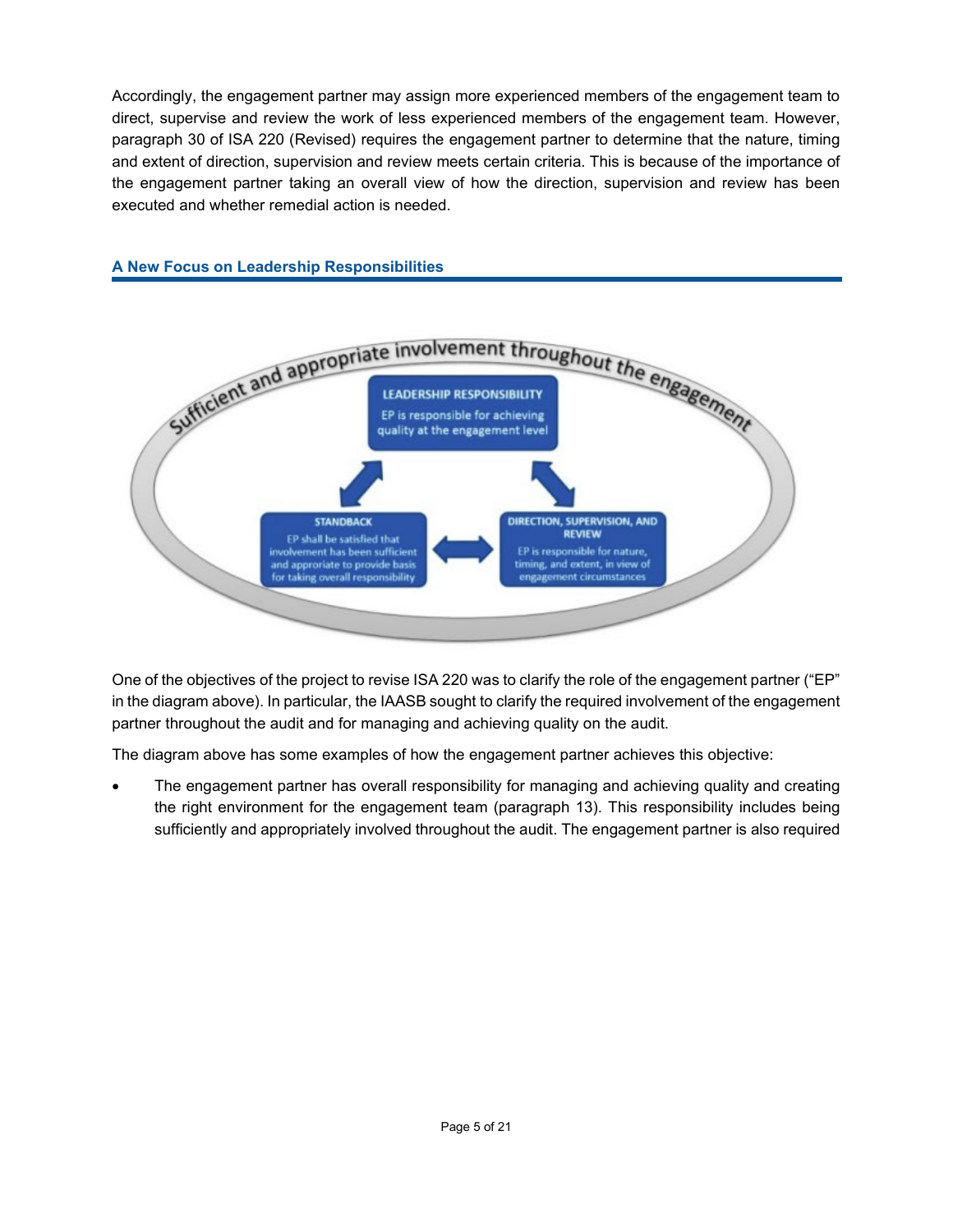to take responsibility for actions being taken that reflect the firm's commitment to quality and the expected behaviour of the engagement team (paragraph 14).

• The engagement partner is also responsible for the direction and supervision of the engagement team and the review of their work (paragraph 29). The engagement partner is also required to determine the nature, timing and extent of such direction, supervision and review (paragraph 30).

Towards the end of the engagement, but before the engagement report is dated, the engagement partner is also required to 'stand back' and determine whether he or she has taken overall responsibility for managing and achieving quality on the engagement (paragraph 40, see also further discussion below).

### **Example of how other members of the engagement team can communicate the expected behavior**

Individuals other than the engagement partner who perform direction, supervision and review responsibilities also are expected to communicate the culture and expected behavior to other engagement team members they direct and supervise and whose work they review. This might include drawing attention to communications from the firm about its culture and the importance of audit quality or reviewing the firm's training records to see if engagement team members have completed relevant training.

### **Example of being sufficiently and appropriately involved**

To remain sufficiently and appropriately involved and to demonstrate leadership and the appropriate behavior and culture, an engagement partner may:

- Visit the engagement team locations regularly and meet with supervisors and the firm's experts.
- Conduct regular update meetings with other leaders of the engagement team to discuss progress and any issues arising, particularly in relation to significant matters and significant judgments identified. This discussion may include whether there should be, or have been, any significant changes to the overall audit strategy and audit plan.
- Speak with engagement team members and direct, supervise and review their work.



### **Scalability**

The requirements of ISA 220 (Revised) are intended to be applied in a scalable manner in the context of the nature and circumstance of the audit. Paragraph 8 of ISA 220 (Revised) gives examples of the application of ISA 220 (Revised) to firms and engagement teams of different sizes who are dealing with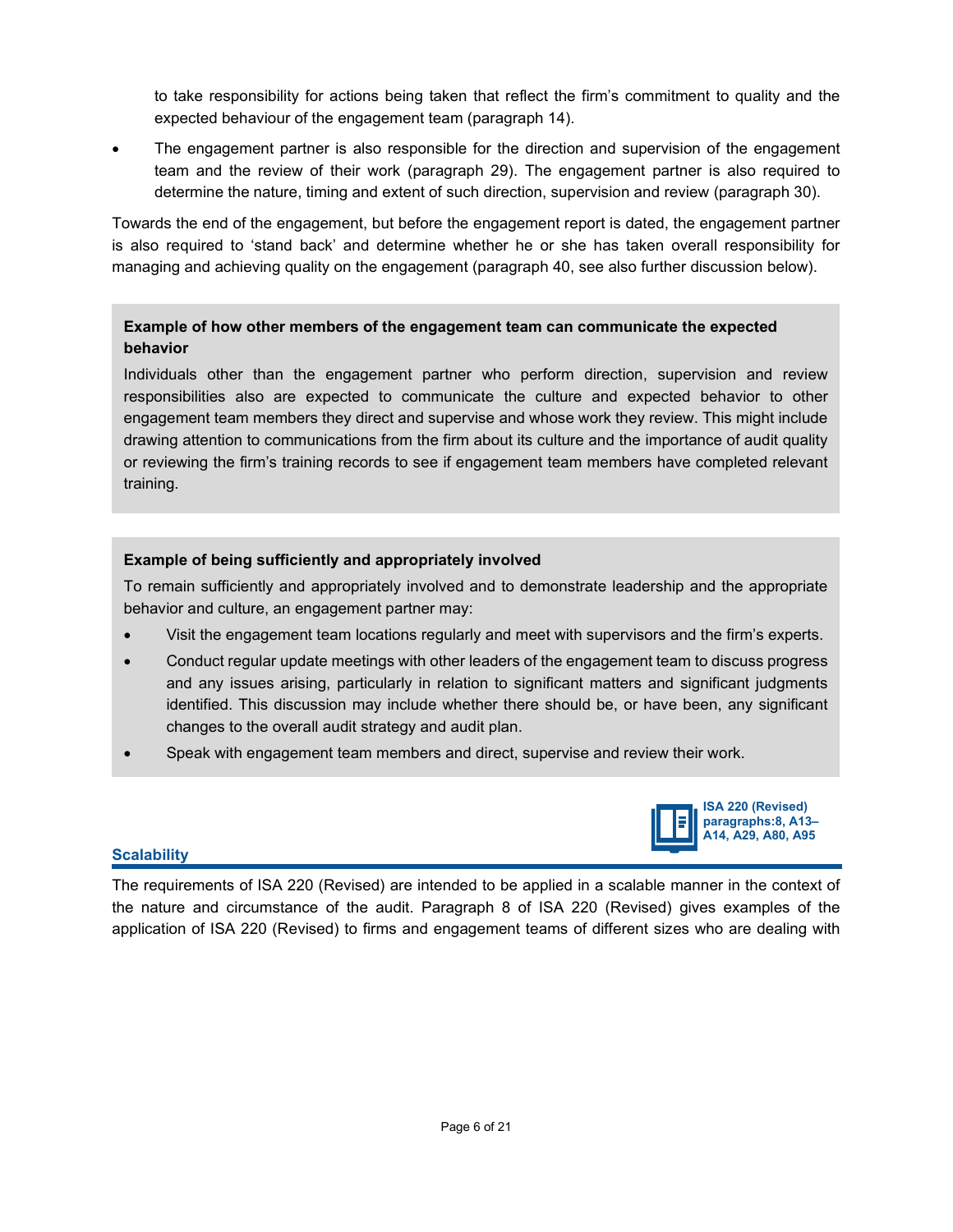both audits of less complex and more complex entities. ISA 220 (Revised) also includes material that highlights how the ISA can be applied in the different circumstances as follows: .

| Paragraph in<br><b>ISA 220</b><br>(Revised) | <b>Key Scalability Points Addressed</b>                                                                                                                                                                                                                                                                                                                                                                                 |
|---------------------------------------------|-------------------------------------------------------------------------------------------------------------------------------------------------------------------------------------------------------------------------------------------------------------------------------------------------------------------------------------------------------------------------------------------------------------------------|
| $A13 - A14$                                 | How, in a smaller firm, the engagement partner may have a role in designing,<br>$\bullet$<br>at the engagement level, many of the firm's responses to the firm's quality risks.<br>The formality of policies or procedures in firms of different sizes.<br>$\bullet$<br>The implications of direction, supervision, and review responsibilities if the<br>engagement partner is the only member of the engagement team. |
| A29                                         | How the nature and extent of the actions of the engagement partner to<br>demonstrate the firm's commitment to quality may vary.                                                                                                                                                                                                                                                                                         |
| A80                                         | How the engagement partner's overall responsibility for management and<br>٠<br>achieving quality, and being sufficiently and appropriately involved, works<br>when direction, supervision and review responsibilities are assigned to others.                                                                                                                                                                           |
| A95-A97                                     | Examples of how the approach to direction, supervision and review may be<br>$\bullet$<br>tailored.                                                                                                                                                                                                                                                                                                                      |

The IAASB recognized that large engagement teams may involve more complex team structures than smaller engagement teams and, accordingly, some responsibilities may be assigned to other senior members of the engagement team.<sup>[1](#page-6-0)</sup>

Paragraph 15 of ISA 220 (Revised) requires that, if the engagement partner assigns the design or performance of procedures, tasks or actions related to a requirement of this ISA to other members of the engagement team to assist the engagement partner in complying with the requirements of this ISA, the engagement partner shall continue to take overall responsibility for managing and achieving quality on the audit engagement through direction and supervision of those members of the engagement team, and review of their work.

ISA 220 (Revised) notes that the engagement partner remains ultimately responsible, and therefore accountable, for compliance with the requirements of this ISA.

**ISA 220 also includes application and other** explanatory material addressing common issues encountered in larger audits, such as:

- Implications when there are engagement team members (e.g., a component auditor in a group audit engagement) who are neither partners nor staff of the engagement partner's firm. (see paragraphs A23–A25)
- Ways to demonstrate that the engagement partner was sufficient and appropriately involved when procedures, tasks or actions have been assigned to others. (see paragraph A37)

<span id="page-6-0"></span><sup>1</sup> ISA 220 (Revised), paragraph 9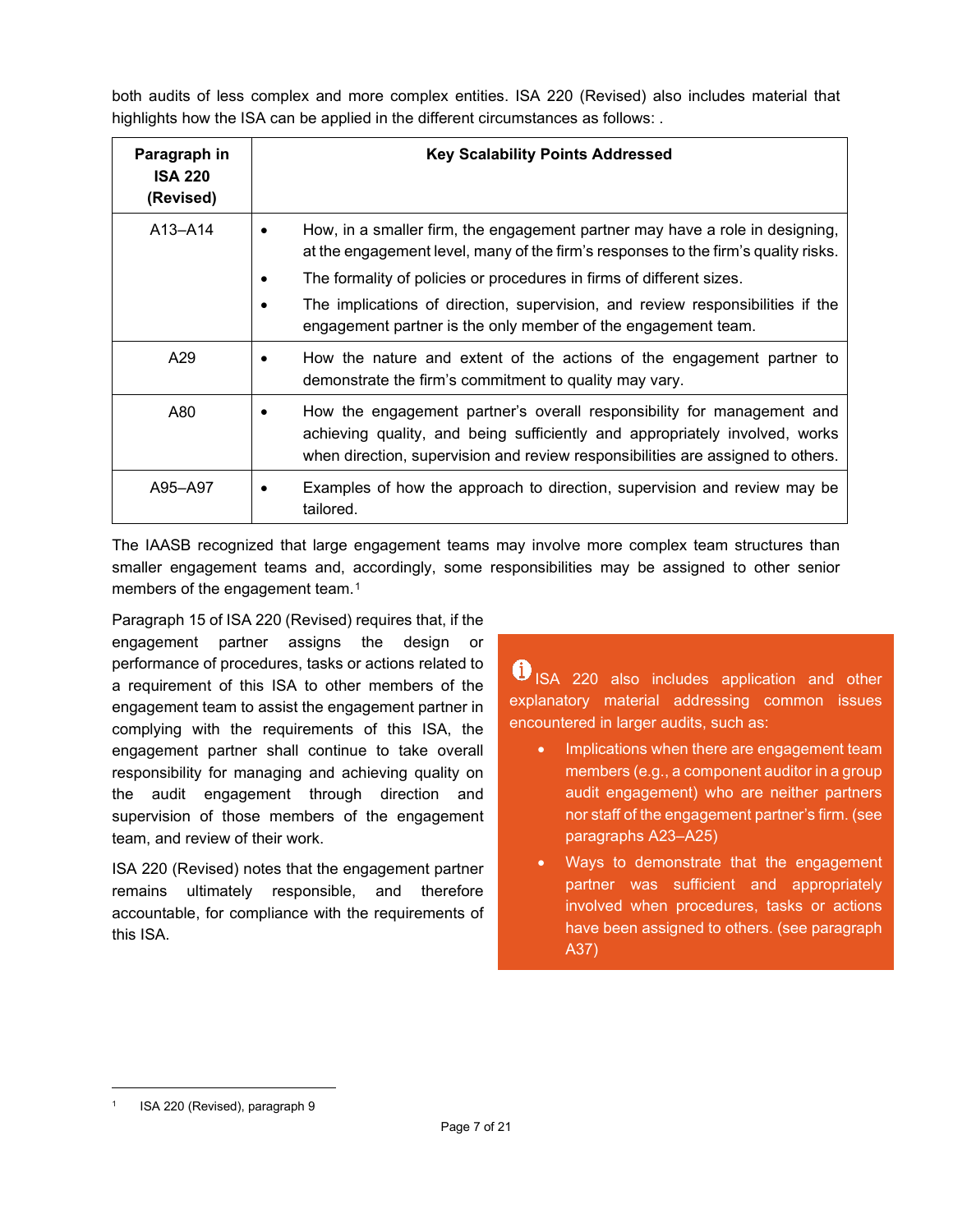# <span id="page-7-0"></span>**REVISED AND NEW DEFINITIONS IN ISA 220 (REVISED)**

As part of the IAASB's quality management project, several definitions were modernized. One important change is the definition of the "engagement team."

### Engagement Team:

All partners and staff performing the audit engagement, and any other individuals who perform audit procedures on the engagement, excluding an auditor's external expert and internal auditors who provide direct assistance on an engagement.

(Para. 12(d))

See also the Fact Sheet: Engagement Team

The change in the definition recognizes that, regardless of location or employment status, if an individual is performing audit procedures, then that individual needs to be independent and their work needs to be appropriately directed, supervised and reviewed. The revised definition recognizes that engagement teams may be organized in various ways, including being located together or across different

geographic locations or organized by the activity they are performing. ISA 220 (Revised) also includes application material to explain how the definition may be applied in different circumstances, such as group audits and service delivery centers (see paragraphs A15-A21). It also explains how the application of the firm's policies or procedures may require different actions when the engagement team includes individuals from another firm who are neither partners nor staff of the engagement partner's firm (see paragraphs A23–A25).

ISA 220 (Revised) also recognizes that individuals involved in the audit engagement may not necessarily be engaged or employed directly by the firm. These individuals may include personnel from a network firm,

a firm that is not a network firm, or another service provider.

Service Delivery Centers

ISA 220 (Revised) recognizes that a firm may decide that specific tasks that are repetitive or specialized in nature will be performed by a group of appropriately skilled personnel such as a service delivery center. Service delivery centers may be established by the firm, the network, or by other firms, structures or organizations within the same network. For example, a centralized function may be used to facilitate external confirmation procedure

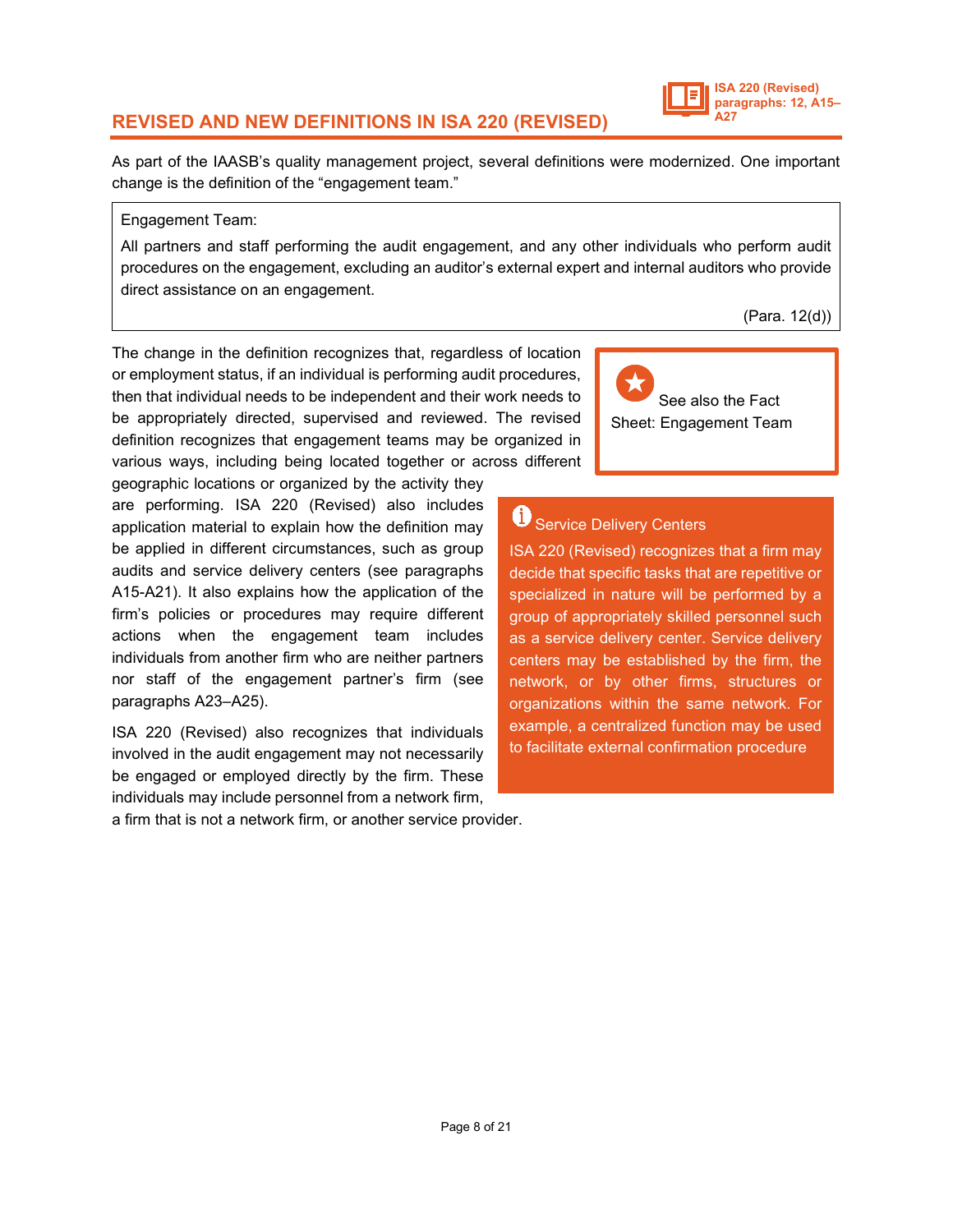- $\circled{1}$ For example, the engagement team may include individuals such as:
- Individuals from firm's Information Technology (IT) team;
- The firm's experts in financial instruments or valuations;
- Individuals within a firm's service delivery centers;
- Component auditors in a group audit engagement;
- Individuals performing audit procedures relating to inventory at a warehouse or remote location (whether those individuals are from the firm or a network firm or another firm);
- Other partners performing direction, supervision and review responsibilities

Remember, there are two types of individuals that are specifically excluded from the definition of the engagement team, (1) an auditor's external expert and (2) internal auditors who provide direct assistance on an engagement

Other changes to definitions are described below:

<span id="page-8-0"></span>

| <b>Revised and New Definitions</b>                        | <b>Summary of change</b>                                                                                            |
|-----------------------------------------------------------|---------------------------------------------------------------------------------------------------------------------|
| Engagement quality review/<br>Engagement quality reviewer | These definitions are aligned with ISQM 2                                                                           |
| Relevant ethical requirements                             | This definition is aligned with the revised definition in ISQM 1,<br>except that it is focused on audit engagements |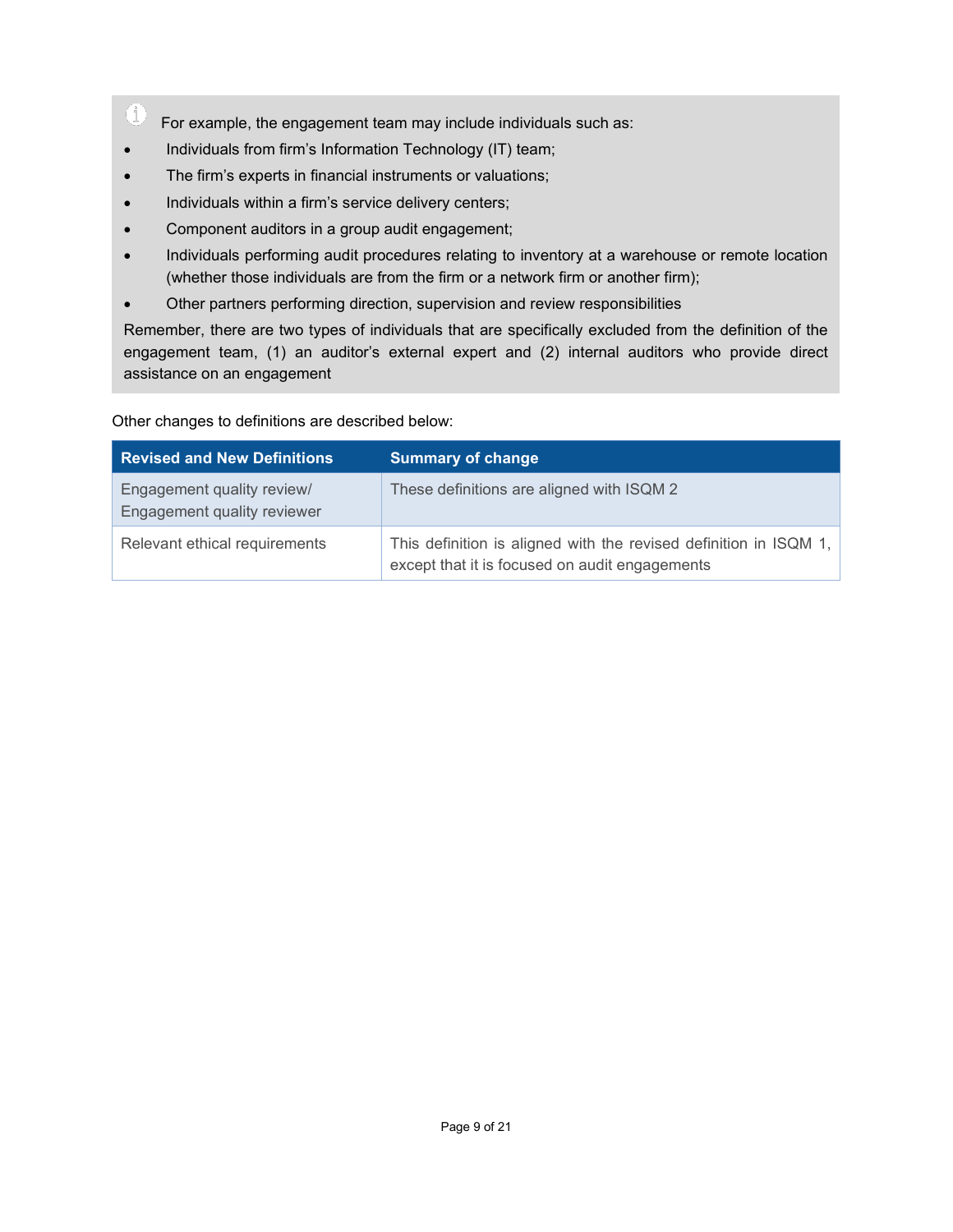# El **The Relationship of ISQM 1 with ISQM 2 and ISA 220 (Revised) ISQM 1: ISQM 2: Quality Engagement quality management at the reviews firm level** Engagement quality ISQM 1 requires the reviews form part of firm to design, the firm's SOQM. implement and operate ISQM 2 builds upon a system of quality

for:

management (SOQM) to manage the quality of engagements performed by the firm. The firm's SOQM creates an environment that enables and supports engagement teams in performing quality engagements.

ISQM 1 by including specific requirements

- The appointment and eligibility of the engagement quality reviewer;
- The performance of the engagement quality review; and
	- The documentation of the engagement quality review.*).*

**ISA 220 (Revised): Quality management at the engagement level**

**ISA 220 (Revised) paragraphs: A2–A3, A103**

ISA 220 (Revised) deals with the responsibilities of the auditor regarding quality management at the engagement level, and the related responsibilities of the engagement partner.

This standard applies to audits of financial statements.

The firm is responsible for designing, implementing and operating its SOQM. Aspects of the SOQM may be implemented and operate at the engagement level, however the firm remains responsible for the SOQM. The extent to which aspects of the SOQM are implemented and operate at the engagement level depends on the nature and circumstances of the firm and the engagements it performs.

**1**) The interaction between engagement-level responses and firm level responses is discussed in paragraphs 4 and A4–A11

As the firm cannot identify all quality risks that may arise at the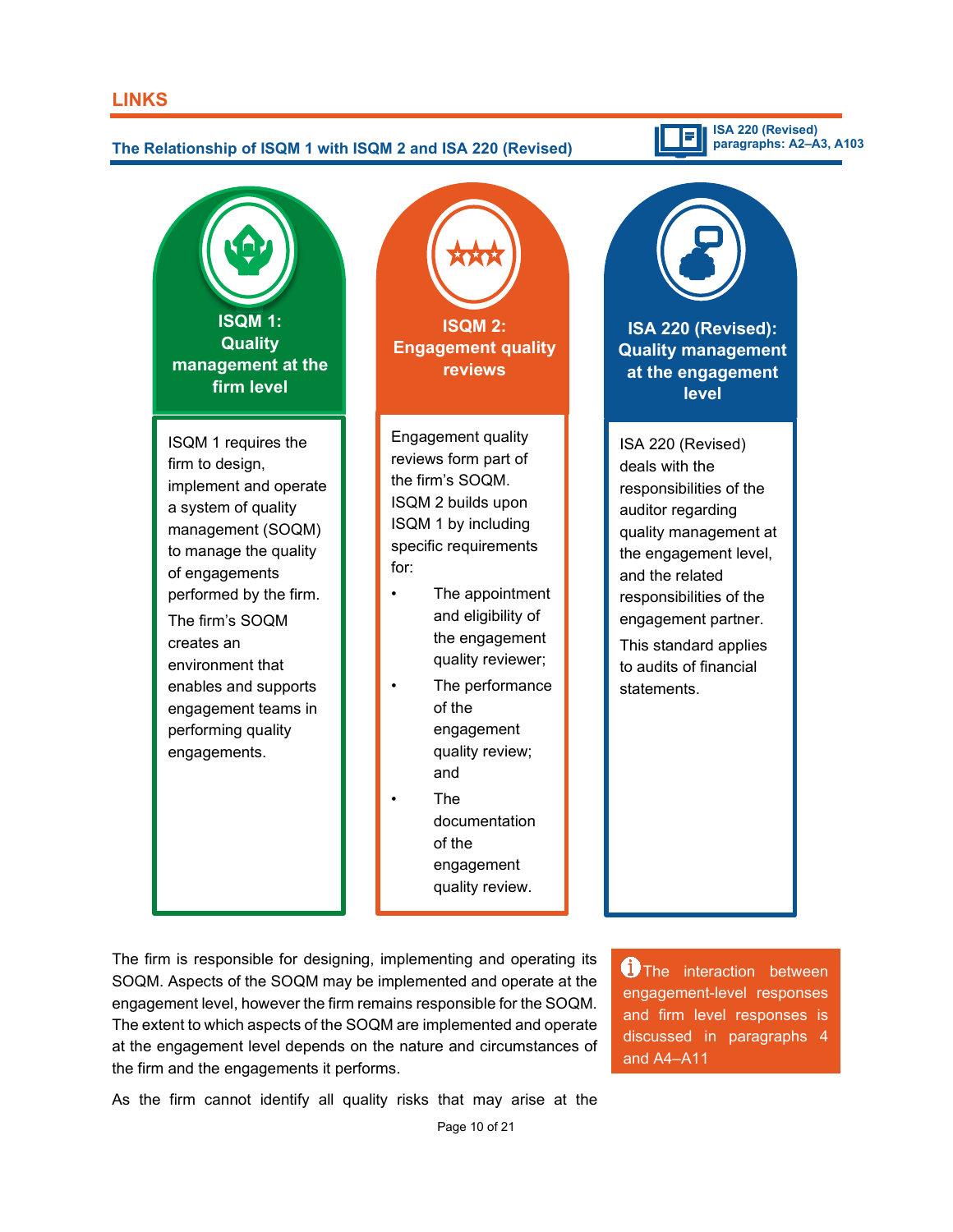engagement level, the engagement team exercises professional judgment in determining whether to design and implement additional responses.

Communication between the engagement team and the firm is critical to a quality audit engagement. Communication may be needed when:

- The engagement team has information that the firm needs to support the design, implementation and operation of the firm's system of quality management (see paragraph 4(c)).
- There are threats to compliance with relevant ethical requirements (see paragraph 18).
- The engagement team becomes aware of information that may have caused the firm to decline the audit engagement had that information been known earlier (see paragraph 24).
- The resources assigned or made available to the engagement team are insufficient or inappropriate in the circumstances of the audit engagement (see paragraph 27).
- The engagement partner becomes aware of information that may be relevant to the firm's monitoring and remediation process (see paragraph 39(c)).

### **Links to Other ISAs**

ISA 220 (Revised) is intended to be applied together with the other ISAs. As noted in paragraph 5, complying with the requirements in other ISAs may provide information that is relevant to ISA 220 (Revised). Paragraph A12 contains examples of these links.

### **Depending on the Firm's System of Quality Management**

It is important that engagement-level quality management and firm-level quality management operate in concert. In many cases, the firm's policies or procedures may aid the engagement team in complying with ISA 220 (Revised).

Paragraph A10 notes that, ordinarily, the engagement team may depend on the firm's policies or procedures in complying with the requirements of this ISA, unless:

- The engagement team's understanding or practical experience indicates that the firm's policies or procedures will not effectively address the nature and circumstances of the engagement; or
- Information provided by the firm or other parties, about the effectiveness of such policies or

 Extant ISA 220 notes that engagement teams are entitled to rely on the firm's system of quality control, unless information provided by the firm or other parties suggests otherwise. The IAASB has removed this material and replaced it with application material that explains that in certain circumstances, the engagement partner may depend on the firm's policies or procedures in complying with the requirements of ISA 220 (Revised). This approach is intended to avoid the risk that the engagement team 'blindly' relies on the firm's system of quality management without taking into account whether the firm's quality management policies or procedures are fit-forpurpose in the specific circumstances of the engagement.

**ISA 220 (Revised) paragraph: A10**

F

**ISA 220 (Revised) paragraph: 5, A12**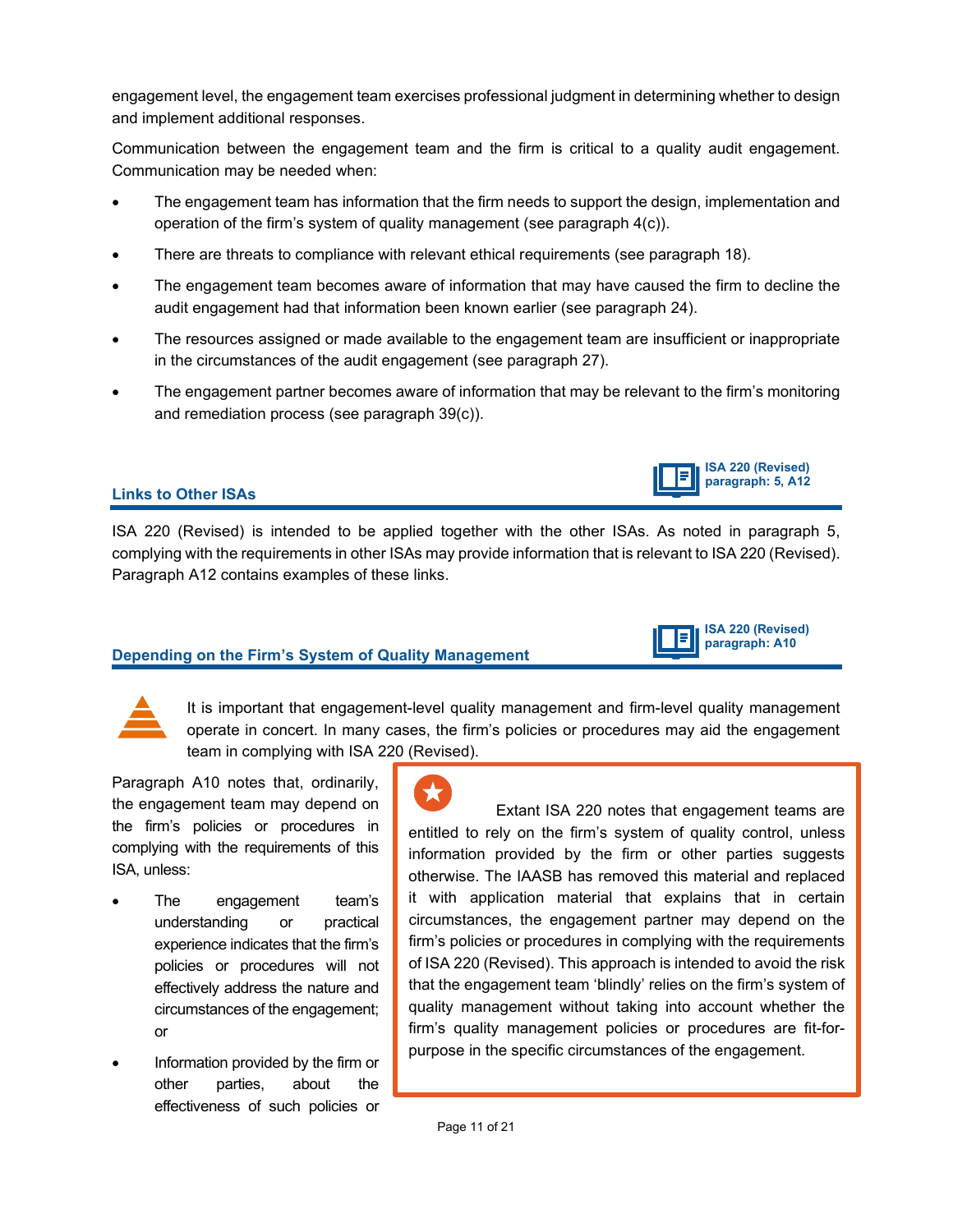procedures suggests otherwise (e.g., information provided by the firm's monitoring activities, external inspections or other relevant sources, indicates that the firm's policies or procedures are not operating effectively).

Paragraph A11 provides guidance on actions the engagement partner may take if it becomes clear that the firm's responses to quality risks are ineffective in the context of the specific engagement or if the engagement partner is unable to depend on the firm's policies or procedures.

O Paragraph A6 - Examples of firm-level responses to quality risks that the engagement team may be able to depend on when complying with ISA 220 (Revised)

- Personnel recruitment and professional training processes;
- The information technology (IT) applications that support the firm's monitoring of independence;
- The development of IT applications that support the acceptance and continuance of client relationships and audit engagements; and
- The development of audit methodologies and related implementation tools and guidance.

# <span id="page-11-0"></span>**MAJOR CHANGES AND WALKTHROUGH OF ISA 220 (REVISED)**

 This section of the Guide highlights the major changes in ISA 220 (Revised) from extant ISA 220, organized by the sections of requirements (headings) in ISA 220 (Revised)

### **Leadership Responsibilities for Managing and Achieving Quality on Audits**

**ISA 220 (Revised)**  E **paragraphs: 13–15, A28-A37**



Leadership responsibilities are key to applying ISA 220 (Revised) because the engagement partner is ultimately responsible, and therefore accountable, for compliance with ISA 220 (Revised).

In addition to the matters discussed above (see "A New Focus on Leadership Responsibilities" on page 5), the requirements in this section set the overall approach to leadership of audit engagements including:

- The need to create an environment that emphasizes the firm's culture and expected behavior;
- The need for clear, consistent and effective actions that reflect the firm's commitment to quality; and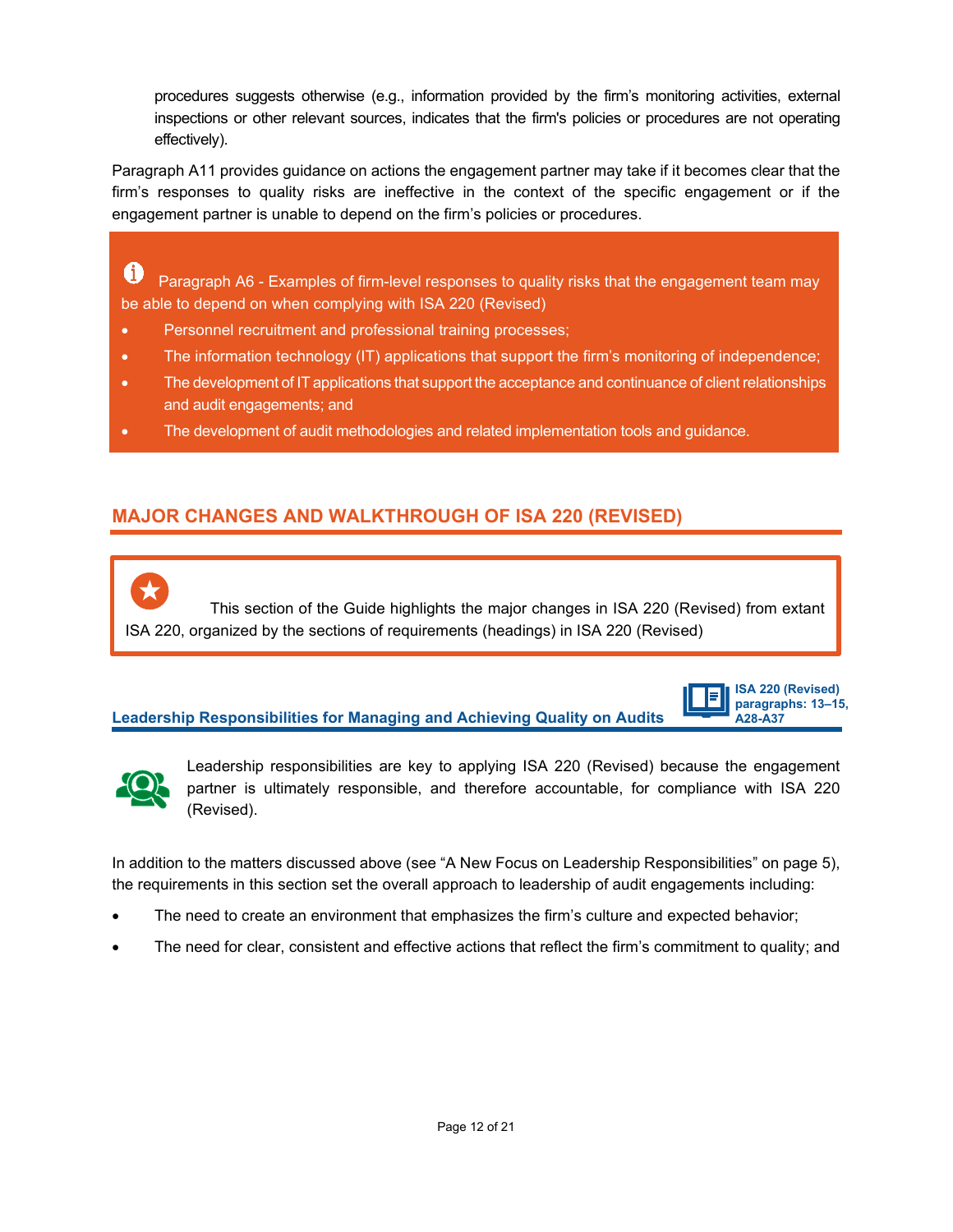The engagement partner's responsibilities when assigning the design or performance of procedures, tasks, or actions to other members of the engagement team.

The application material in this section gives examples of how the engagement partner can demonstrate his or her involvement in the audit engagement.

### *Mitigating Impediments to Professional Skepticism*

ISA 220 (Revised) emphasizes the importance of each engagement team member exercising professional skepticism, However, it also recognizes that conditions inherent in some audit engagements can create pressures on the engagement team that may impede the appropriate exercise of professional skepticism when designing and performing audit procedures and evaluating audit evidence and includes material to explain:



- How impediments to professional skepticism (such as budget constraints, tight deadlines, lack of cooperation by management, or overreliance on automated tools and techniques) can affect the performance of the audit (see paragraph A34);
- Unconscious or conscious biases that may impede the exercise of professional skepticism (see paragraph A35); and
- Possible actions that the engagement team may take to mitigate impediments to professional skepticism (see paragraph A36). Possible actions may include remaining alert to changes in the engagement circumstances that necessitate additional or different resources for the engagement, alerting the team when there is heightened vulnerability to biases, or involving more experienced members of the engagement team in certain activities.



ISA 220 (Revised) also includes new application material that explains how the requirements in ISA 220 (Revised) link with firm level requirements in ISQM 1 (see paragraphs A4–A11).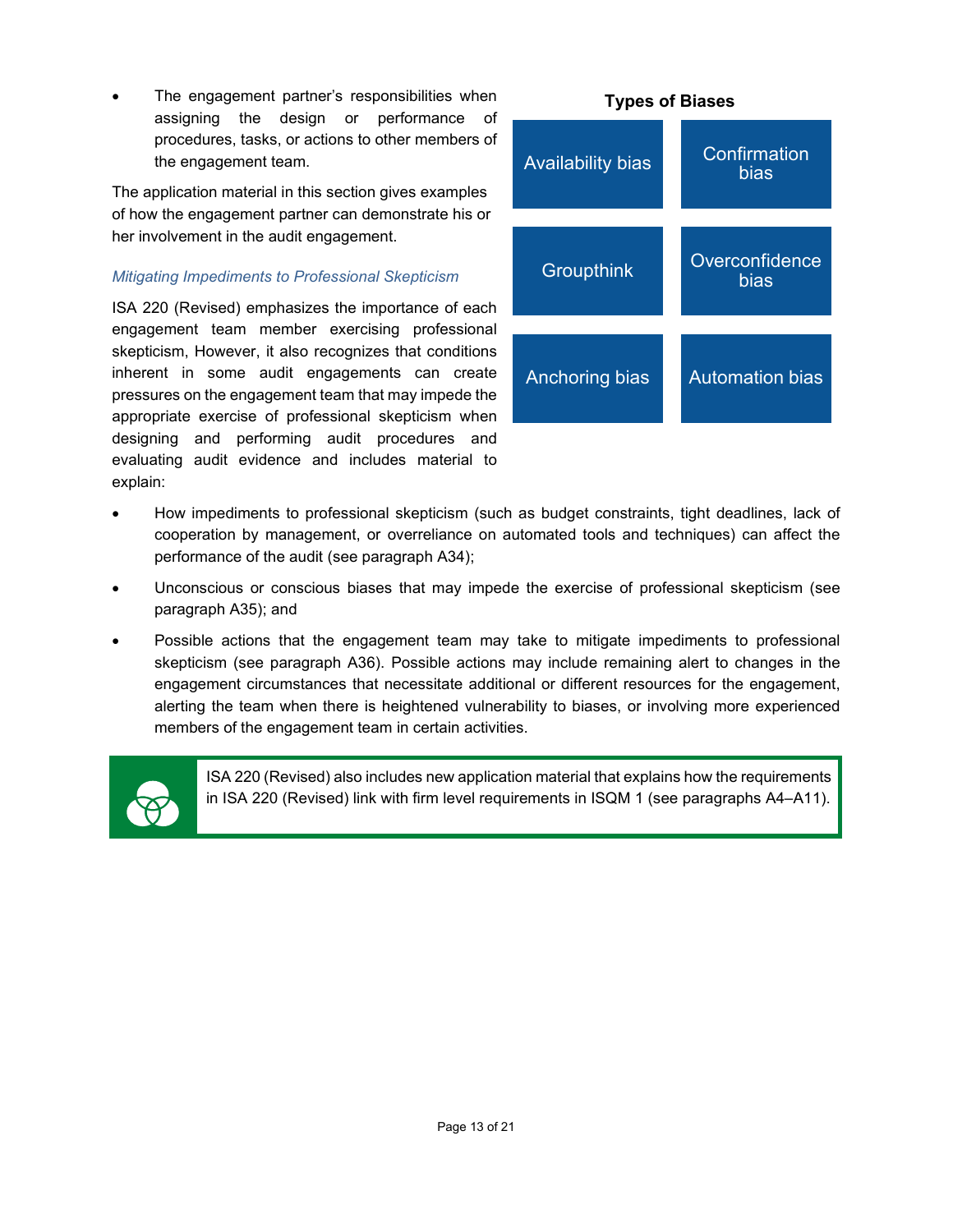### **Relevant Ethical Requirements, Including Those Related to Independence**



Extant ISA 220 requires that the engagement partner remain alert for non-compliance with relevant ethical requirements by members of the engagement team, determine the appropriate action if non-

compliance comes to the engagement partner's attention, and conclude on compliance with independence requirements. In addition to enhancing these extant requirements, ISA 220

(Revised) includes new requirements and application material regarding:

- An understanding of the relevant ethical requirements, including those related to independence, and whether other members of the engagement team are aware of those requirements and the firm's related policies or procedures (see paragraphs 16-17, A23-A25, A38-A44 and A48);
- Threats to compliance with relevant ethical requirements (see paragraphs 18 and A43-A44); and
- Determining whether relevant ethical requirements, including those related to independence, have been fulfilled (see paragraphs 21, A38 and A47).

Œ Paragraph A46 of ISA 220 (Revised) provides examples of possible appropriate actions if matters come to the engagement partner's attention through the firm's system of quality management, or from other sources, that indicate that relevant ethical requirements applicable to the nature and circumstances of the audit engagement have not been fulfilled.



ISA 220 (Revised) also includes new application material that:

- Links with firm level requirements in ISQM 1 addressing relevant ethical requirements (see paragraphs A40, A43 and A45 of ISA 220 (Revised)); and
- Links to the requirement in ISA 700 (Revised), *Forming an Opinion and Reporting on Financial Statements*, for the auditor's report to include a statement regarding the auditor's independence (see paragraph A47 of ISA 220 (Revised)).

# **Acceptance and Continuance of Client Relationships and Audit Engagements**





Acceptance and continuance is primarily a firm responsibility. Extant ISA 220 requires that the engagement partner be satisfied that appropriate acceptance and continuance procedures are followed, determine that relevant conclusions in this regard are appropriate, and promptly communicate information to the firm that would have caused the firm to decline the audit

engagement had that information been available earlier. In addition to retaining these extant requirements, ISA 220 (Revised) includes a new requirement and application material regarding information obtained in the acceptance and continuance process, which is to be taken into account in planning and performing the audit engagement in accordance with the ISAs (see paragraphs 23 and A53- A56).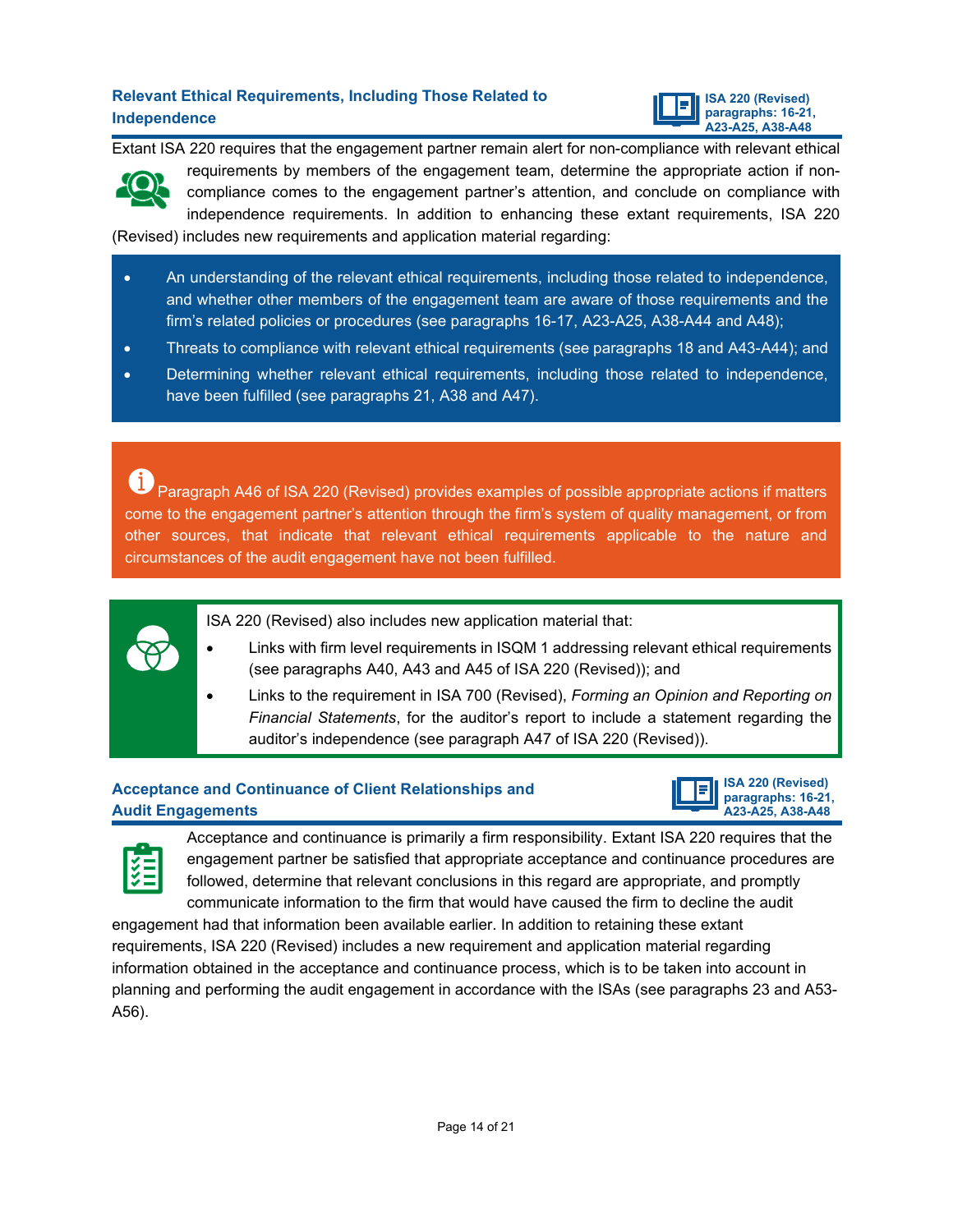6 Paragraphs A53–A54 of ISA 220 (Revised) provide examples of information obtained during the acceptance and continuance process that may assist the engagement partner in complying with the requirements of this ISA and other ISAs and making informed decisions about appropriate courses of action.



ISA 220 (Revised) also includes new application material that links with firm level requirements in ISQM 1 addressing acceptance and continuance of client relationships and specific engagements (see paragraphs A49 and A51 of ISA 220 (Revised)).

### **Engagement Resources**

Extant ISA 220 only deals with the assignment of engagement team members. ISA 220 (Revised) expands on this significantly to now include requirements addressing the full suite of resources needed at the engagement level to manage and achieve quality. A major change in ISA 220 (Revised) is that the standard now requires the



**ISA 220 (Revised) paragraphs: 25-28,**

**A59-A79**

engagement partner to take action if the resources assigned or made available are insufficient or inappropriate in the circumstances of the engagement. Appropriate actions include communicating with appropriate individuals, such as firm personnel with responsibility for resources or engagement quality management activities, about the need for additional or alternative resources.

Paragraph A60 of ISA 220 (Revised) provides examples of when the engagement team may obtain resources directly, rather than via the firm. This may happen when a component auditor is appointed by component management to perform audit procedures on behalf of the group engagement team.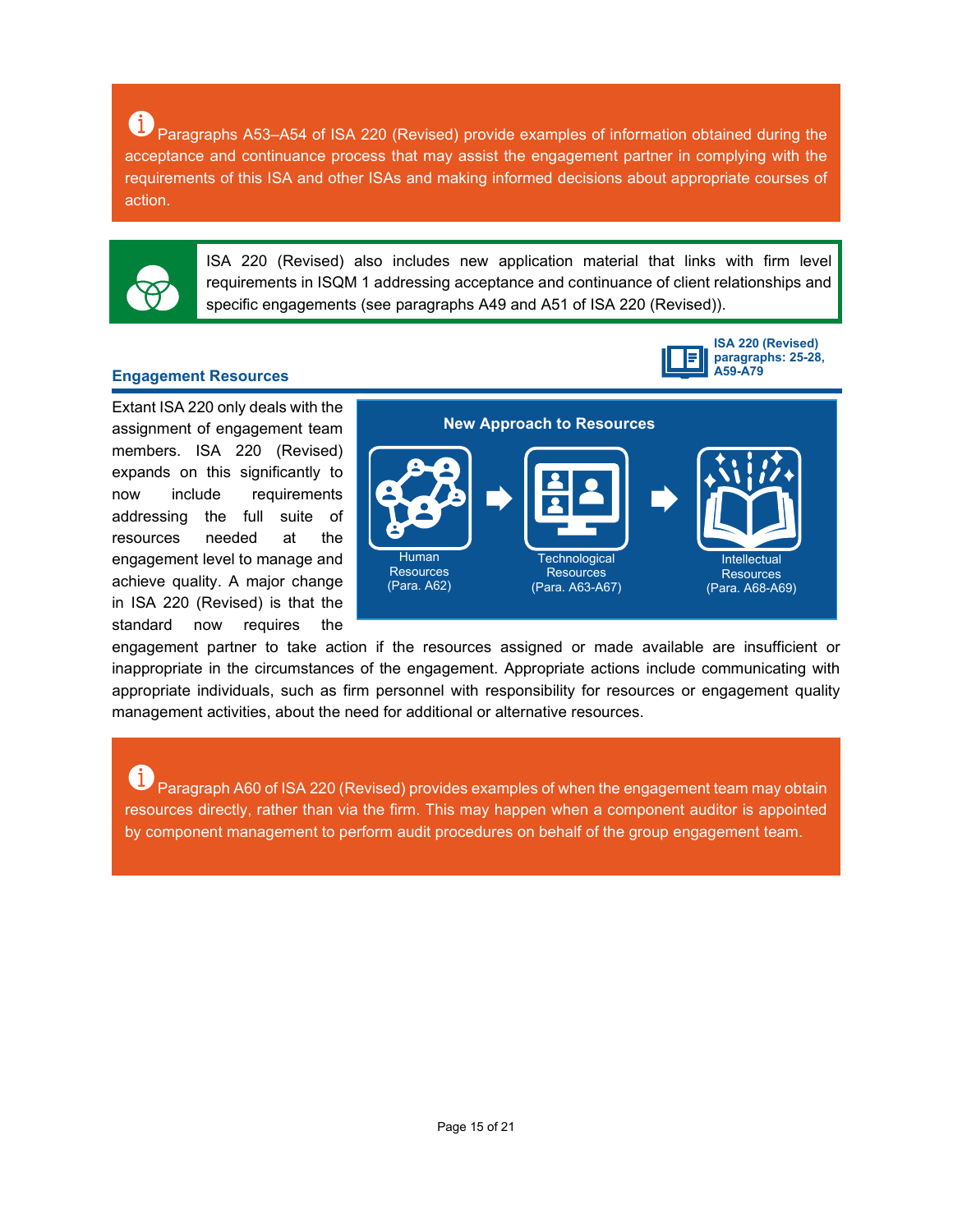6 ISA 220 (Revised) contains guidance on when resources are insufficient or inappropriate in the circumsances of the engagement. In brief:

- Paragraph A75 explains the link to the firm's related responsibilities under ISQM 1. It also notes that the firm's financial and operating priorities do not override the engagement partner's responsibilities for achieving quality and determining that the engagement resources are sufficient and appropriate.
- Paragraph A76 addresses the work of component auditors in group audit engagements.
- Paragraph A77 provides examples of when the firm's responses to quality risks are ineffective in relation to resources.
- Paragraph A78 lists possible appropriate actions in response to insufficient or inappropriate resources.

Paragraph 25 of ISA 220 (Revised) requires the engagement partner to determine that sufficient and appropriate resources are assigned or made available to the engagement team. This determination is affected by the nature and circumstances of the audit engagement, the firm's policies or procedures, and changes that may arise during the engagement. For example, the firm's policies or procedures may require the use of certain IT applications, such as audit methodology software, or may require the engagement team to involve internal specialists in certain circumstances.

Paragraph 26 expands on extant ISA 220 by requiring a

### **Example of dealing with insufficient or inappropriate resources**

An engagement partner determined that the engagement team members initially assigned were not sufficient and appropriate to perform the engagement. Specifically, the engagement team was lacking sufficient leadership resources given the size and complexity of the engagement and also lacking skills in accounting for revenue from contracts and derivatives.

Accordingly, the engagement partner communicated this information to the appropriate personnel in the firm. The firm assigned:

- An additional partner and director to assist with specialist knowledge and additional direction, supervision and review. The partner has expertise in the specific revenue accounting involved.
- An expert in derivatives.
- A project manager to assist with monitoring the progress of the audit against the audit plan.

determination of whether the engagement team, and any auditor's external experts and internal auditors who provide direct assistance, collectively have the appropriate competence and capabilities, including sufficient time, to perform the engagement.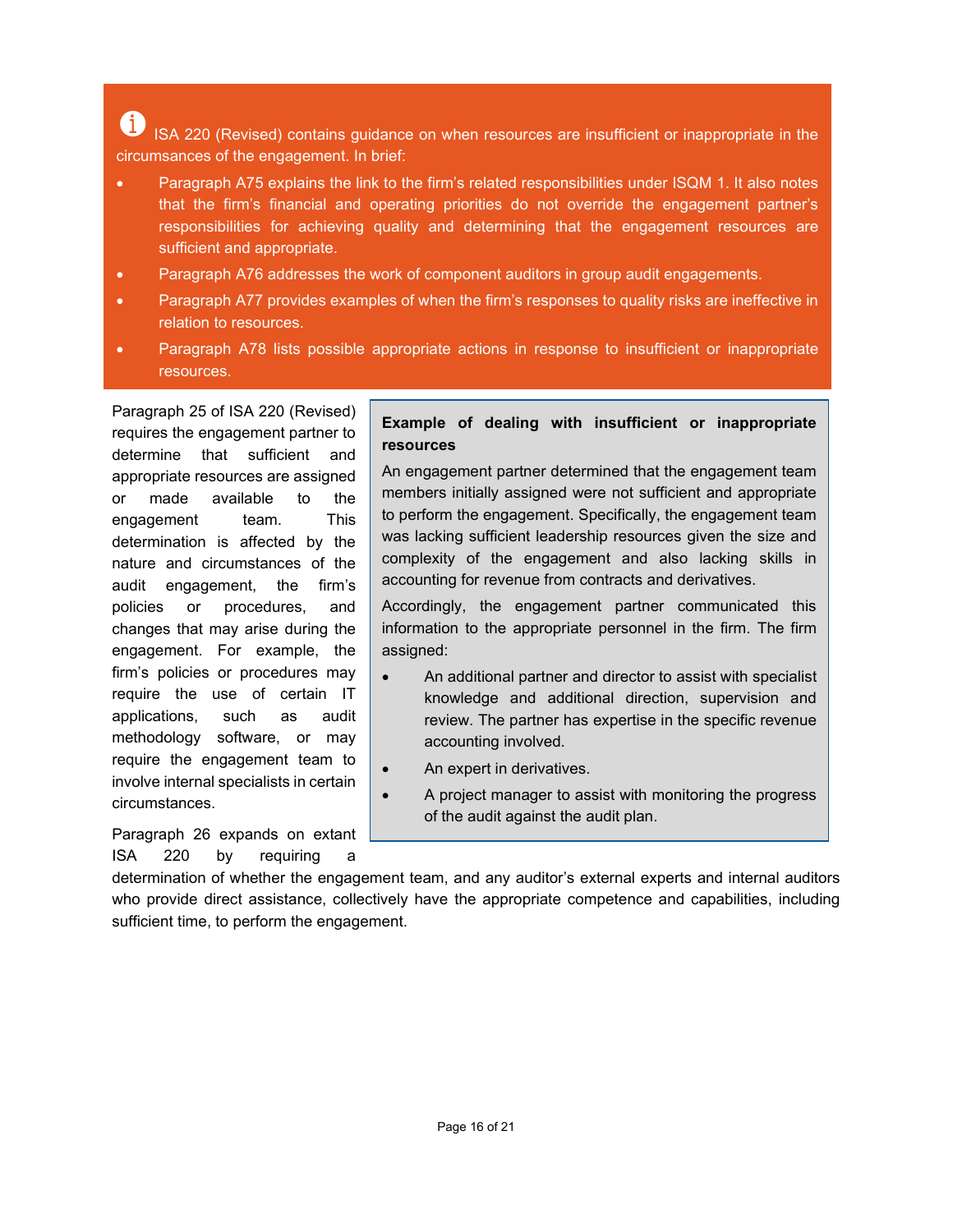### **Engagement Performance**



#### *Direction, Supervision and Review*

ISA 220 (Revised) requires that the engagement partner take responsibility for the direction and supervision of the engagement team and the review of their work. Direction, supervision and review responsibilities may rest solely with the engagement partner, or may be shared with other members of the engagement team – see "Scalability" above.



As shown in the diagram above, paragraph 29 is the starting point for direction, supervision, and review. Paragraph 29 makes the engagement partner take responsibility for the direction and supervision of the members of the engagement team and the review of their work. This is the overarching obligation.

As noted above, the direction, supervision and review responsibilities may be shared. This means that the engagement partner may not personally be planning and performing all the direction, supervision and review. Therefore, paragraph 30 is focused on the engagement partner determining that the nature, timing and extent of direction, supervision and review is executed across the engagement in accordance with the firm's policies and procedures (see ISQM 1, paragraph 31(b)), professional standards, and other legal and regulatory requirements and is responsive to the audit engagement's nature and circumstances.

The engagement partner is also required to review audit

In a conforming amendment to ISA 300, paragraph 9(a), the audit plan is now required to include a description of the nature, timing and extent of the planned direction, supervision and review activities.

Œ. Paragraph A95 of ISA 220 (Revised) provides examples of how the approach to direction, supervision, and review can be tailored to different engagement circumstances.

documentation at appropriate points in time during the audit engagement (paragraph 31). It is important to note that the requirement specifically requires the engagement partner to review audit documentation relating to significant matters and significant judgments. "Significant matters" is a term used in ISA 230, paragraph 8(c) and is not further explained in ISA 220 (Revised). By contrast, ISA 220 (Revised) contains guidance on the types of judgments that may be significant judgments (see paragraph A92). In addition, the engagement partner is required to review audit documentation relating to other matters that, in the engagement partner's professional judgment, are relevant to the engagement partner's responsibilities (see paragraph A93). The engagement partner does not need to review all audit documentation.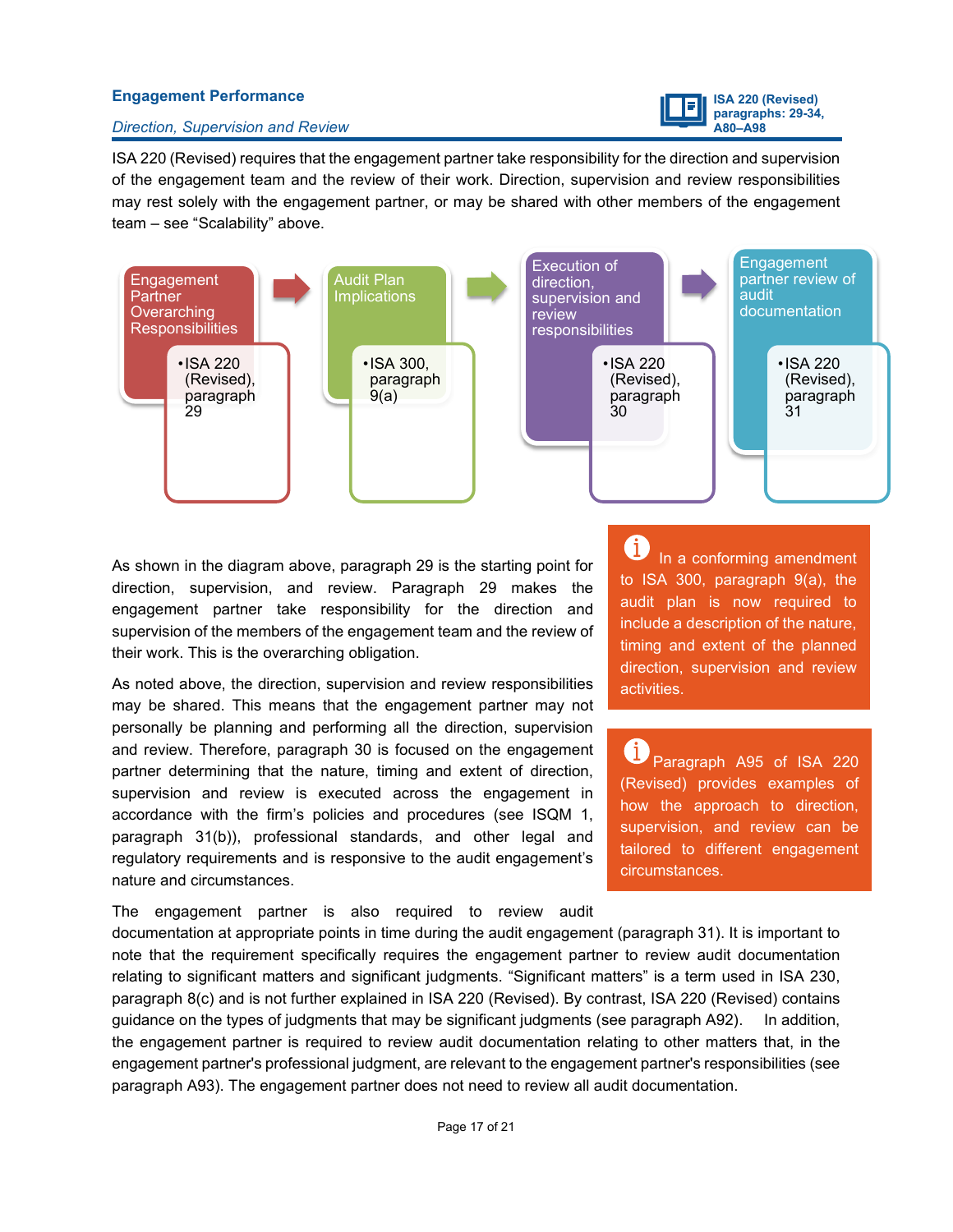ISA 220 (Revised) also requires that the engagement partner review the financial statements, the auditor's report, and formal written communications to management, those charged with governance, or regulatory authorities (see paragraphs 33–34). These were added to the standard to clarify and strengthen the auditor's responsibilities with regarding communications with external parties.

Œ. Paragraph A98 of ISA 220 (Revised) notes that professional judgment is used in determining which written communications to review.

ISA 220 (Revised) also includes examples of the types of matters covered by the direction, supervision and review requirements and the related firm policies or procedures (see paragraphs A85–A89).



### *Consultation*



While there are no substantial changes in the requirements relating to consultation, ISA 220 (Revised) includes new application material that links with firm level requirements in ISQM 1 addressing consultation on difficult or contentious matters (see paragraph A99 of ISA 220 (Revised)).

### *Engagement Quality Review*



Extant ISA 220 includes requirements and guidance on the performance of the engagement quality review of the audit, including requirements directed at the engagement quality reviewer. These requirements and guidance are now moved to ISQM 2. Although there are no longer requirements for the performance of engagement quality reviews in ISA 220 (Revised), the revised standard still contains requirements and application material regarding the engagement partner's responsibilities relating to an engagement quality review. These largely focus on how the engagement partner and the engagement team interact with the engagement quality reviewer (see paragraphs 36 and A103-A106). In addition to retaining these extant requirements, ISA 220 (Revised) includes a new explicit requirement for:

The engagement partner to cooperate with the engagement quality reviewer and inform other members of the engagement team of their responsibility to do so (see paragraph 36(b)).



ISA 220 (Revised) also includes new application material that:

- Links with firm level requirements in ISQM 1 addressing engagement quality reviews (see paragraph A103 of ISA 220 (Revised)); and
- Links to the requirement in ISQM 2 that precludes the engagement partner from dating the engagement report until notification has been received from the engagement quality reviewer that the engagement quality review is complete (see paragraph A104 of ISA 220 (Revised)).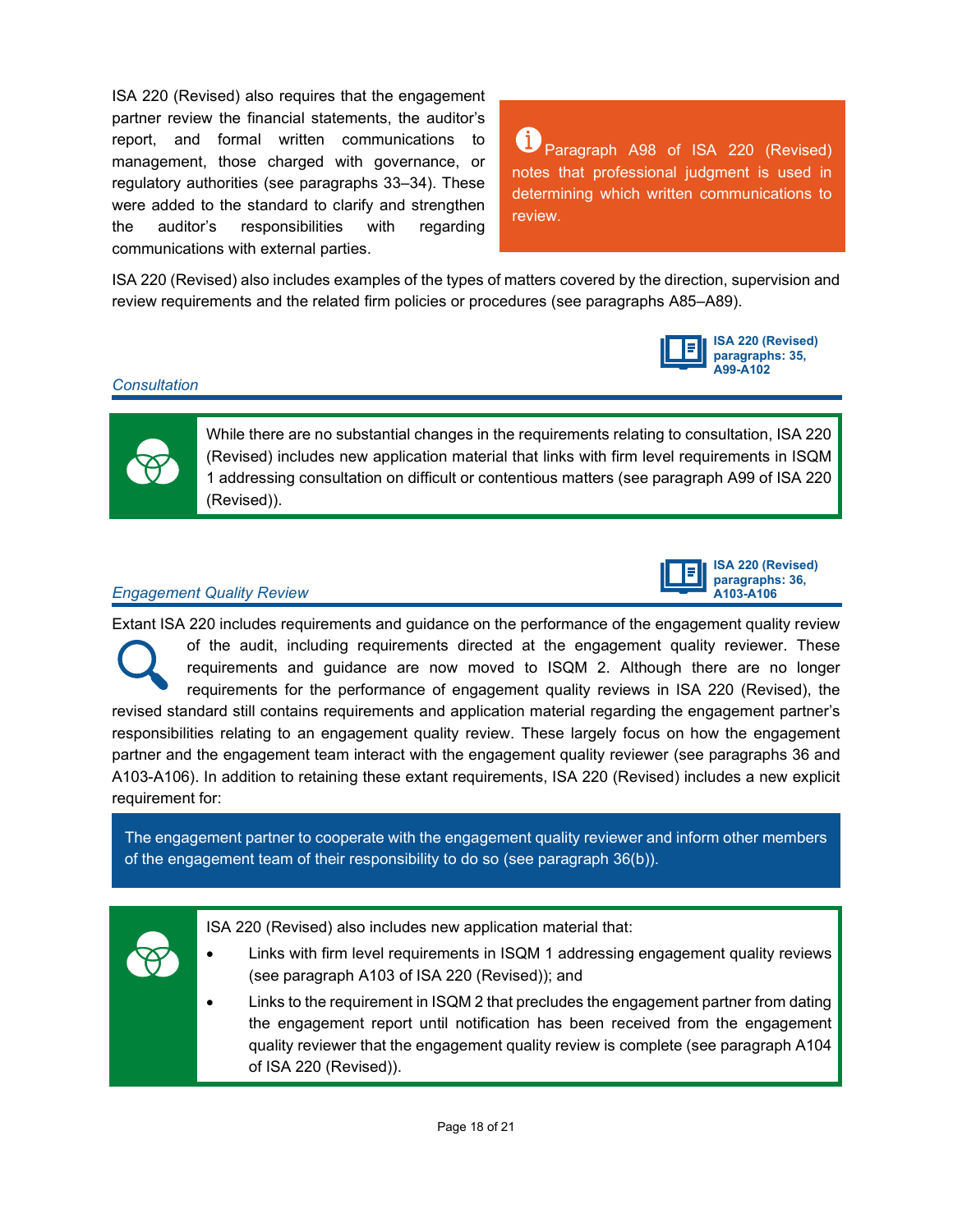# **ISA 220 (Revised) paragraphs: 37-38,**

### *A10 Differences of Opinion*

Extant ISA 220 requires that the engagement team follow the firm's policies and procedures for dealing with and resolving differences of opinion. In addition to enhancing this extant requirement, ISA 220 (Revised) includes a new requirement providing greater specificity on the

engagement partner's role in handling differences of opinion. Paragraph 38 of ISA 220 (Revised) specifically requires the engagement partner to:

- (a) Take responsibility for differences of opinion being addressed and resolved in accordance with the firm's policies or procedures;
- (b) Determine that conclusions reached are documented and implemented; and
- (c) Not date the auditor's report until any differences of opinion are resolved.



ISA 220 (Revised) also includes new application material that links with firm level requirements in ISQM 1 addressing differences of opinion (see paragraph A107 of ISA 220 (Revised)).

### **Monitoring and Remediation**





ISA 220 (Revised) enhances and clarifies the extant monitoring and remediation requirement in ISA 220. The revised standard is premised on the basis that the engagement partner is responsible for dealing with the relevant aspects of the monitoring and remediation process,

including:

- (a) Obtaining an understanding of the information from the firm's monitoring and remediation process, as communicated by the firm including, as applicable, the information from the monitoring and remediation process of the network and across the network firms;
- (b) Determining the relevance and effect on the audit engagement of the information referred to in paragraph 39(a) and take appropriate action; and
- (c) Remaining alert throughout the audit engagement for information that may be relevant to the firm's monitoring and remediation process and communicate such information to those responsible for the process.



ISA 220 (Revised) also includes new application material that links with firm level requirements in ISQM 1 addressing the monitoring and remediation process (see paragraph A109 of ISA 220 (Revised)).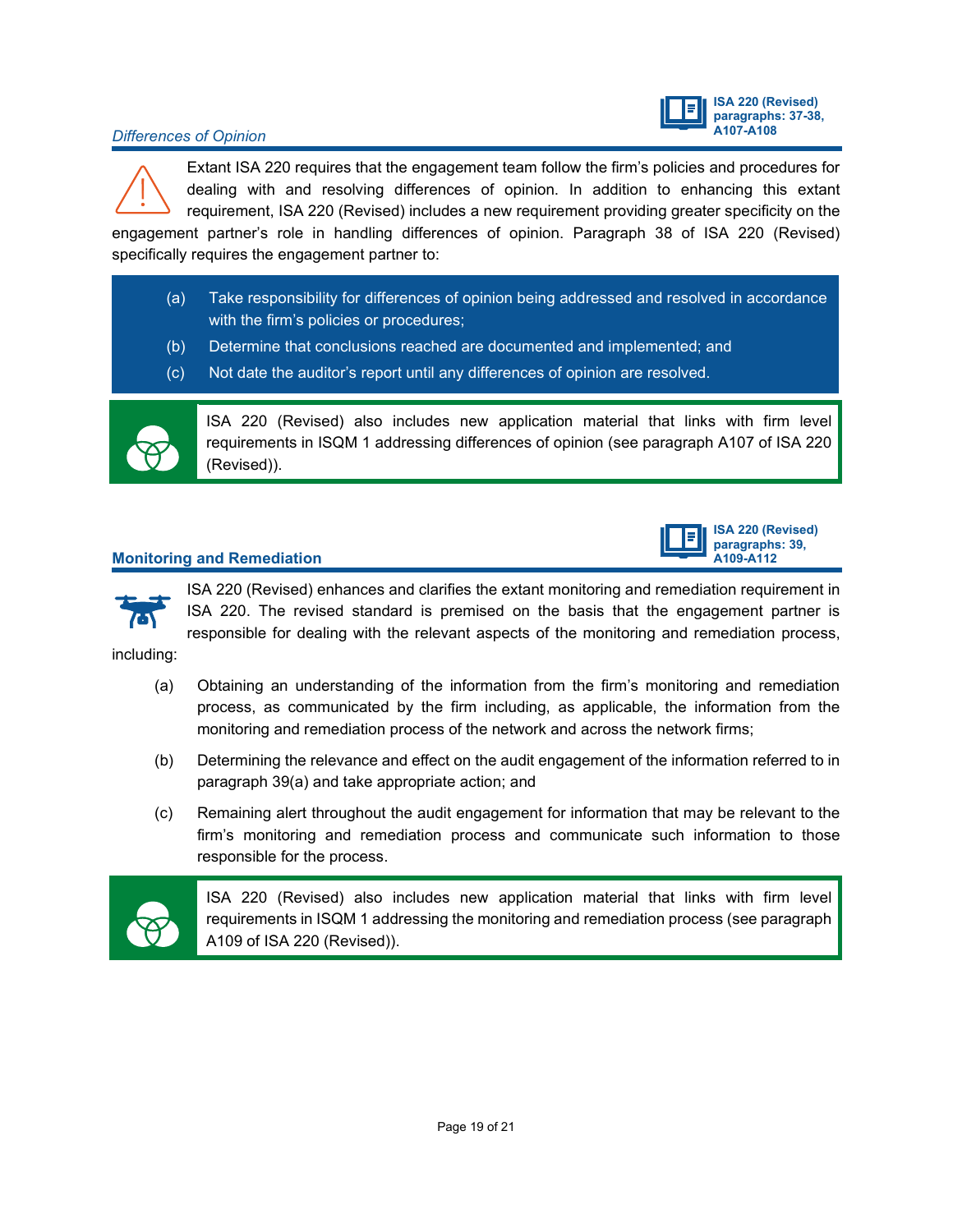

### **Documentation**



Extant ISA 220 includes requirements on the documentation of the engagement quality review of the audit directed at the engagement quality reviewer. Those requirements are now moved to ISQM 2. However, the revised standard now requires the auditor to include in the audit

documentation (if the audit engagement is subject to an engagement quality review) that the engagement quality review has been completed on or before the date of the auditor's report (see paragraph 41(c) of ISA 220 (Revised)).

ISA 220 (Revised) also includes new application material that:

- Links to the overarching documentation requirements in ISA 230, *Audit Documentation* (see paragraph A117); and
- Explains that the documentation of the performance requirements in ISA 220 (Revised) may be accomplished in different ways (see paragraph A118).

### **Taking Overall Responsibility for Managing and Achieving Quality**



ISA 220 (Revised) requires that, prior to dating the auditor's report, the engagement partner determine that he or she has taken overall responsibility for managing and achieving quality on the audit engagement. This requirement also addresses the engagement partner's involvement throughout the audit and that the nature and circumstance of the engagement, any changes thereto, and the firm's related policies or procedures have been taken into account in complying with ISA 220 (Revised). This requirement is the capstone to the leadership responsibilities requirements described above.

The application material includes examples of situations where the engagement partner may not be able to conclude that there was sufficient and appropriate involvement. The application material also includes examples of actions that the engagement partner may take to address such a situation.

 Extant ISA 220 does not include a stand back requirement addressing the engagement partner taking overall responsibility. The new requirement (paragraph 40) was added in the revision to drive the engagement partner to reflect on his or her own involvement and to be alert for indicators that the involvement may not have been sufficient and appropriate.



ISA 220 (Revised) also includes new application material that links to the related quality objectives and requirements in ISQM 1 (see paragraph A113).